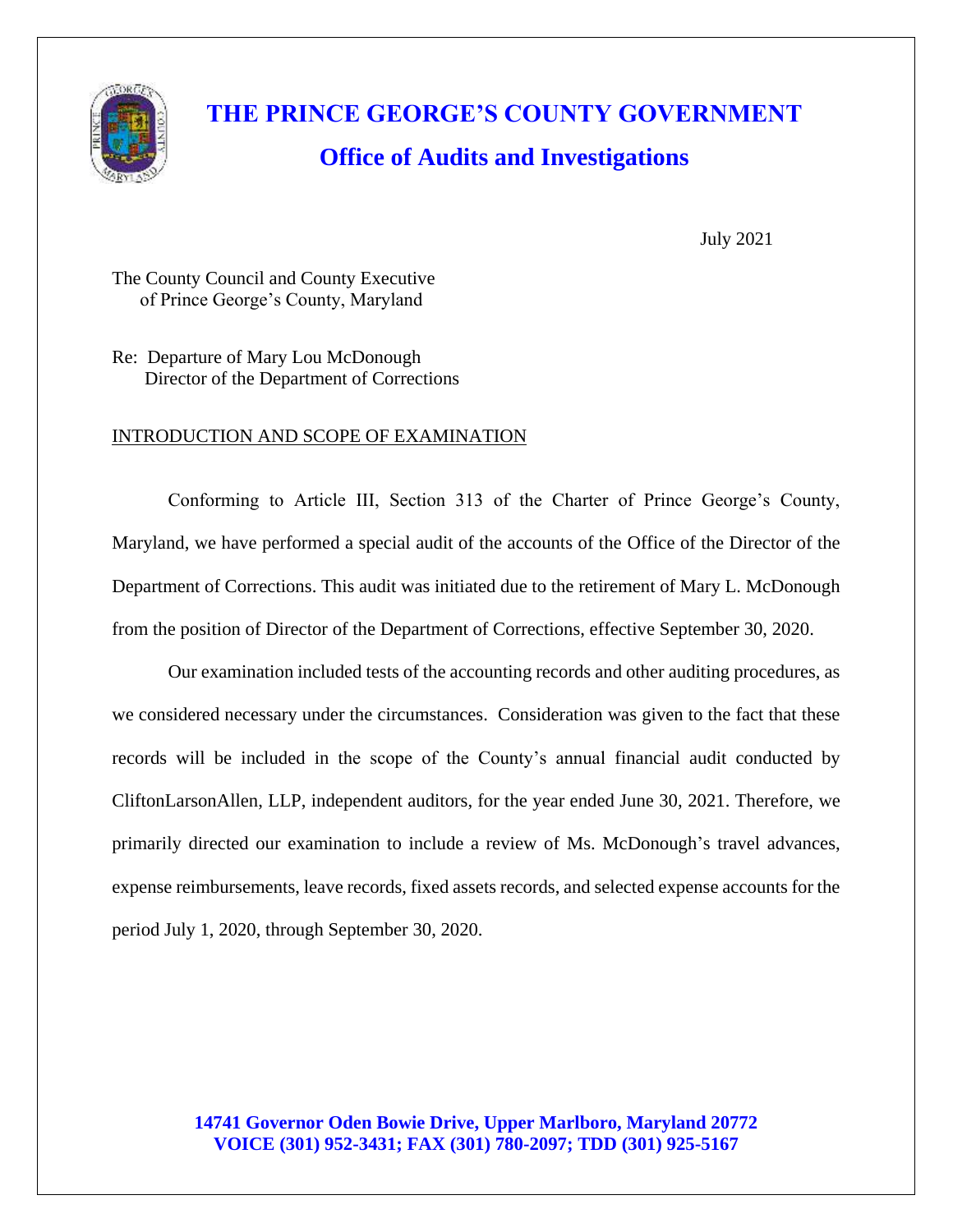The County Council and County Executive Page -2-

#### FINDINGS, COMMENTS, AND RECOMMENDATIONS

#### Expenditures, Encumbrances, and Commitments

A statement of expenditures, encumbrances, and commitments compared with appropriations for the Office of the Director of the Department of Corrections (DOC), for the period July 1, 2020, through September 30, 2020, is presented on Schedule 1 of this report. As of September 30, 2020, total expenditures, encumbrances, and commitments did not exceed total appropriations for the Office of the Director.

#### Travel Advances and Expense Reimbursements

We reviewed the travel advance records maintained by the Office of Finance, Accounting Division, for the period July 1, 2020, through September 30, 2020, and determined that Ms. McDonough did not have any unsettled travel advances at the time of her retirement. We also reviewed expense reimbursements paid to Ms. McDonough for the period July 1, 2020, through September 30, 2020, and found no discrepancies or irregularities.

#### Leave Records and Final Pay

We verified final pay computations for Ms. McDonough based on leave records maintained by the Payroll Section of the Office of Finance and verified the salary and hourly rate of pay maintained by the Office of Human Resources Management. We determined that the annual and sick leave compensation was computed correctly and found no discrepancies or irregularities.

#### Fixed Assets and Non-Fixed Assets

The Capital Assets Manual, prepared by the Office of Finance and the Office of Central Services, requires the Office of Central Services' General Services Division to perform an exit inventory of capital (fixed) assets and report findings to the Director of the Office of Central Services, upon the departure or transfer of a Department/Agency Head. The Office of Central Services is required to take the necessary steps to recover any missing asset or seek restitution for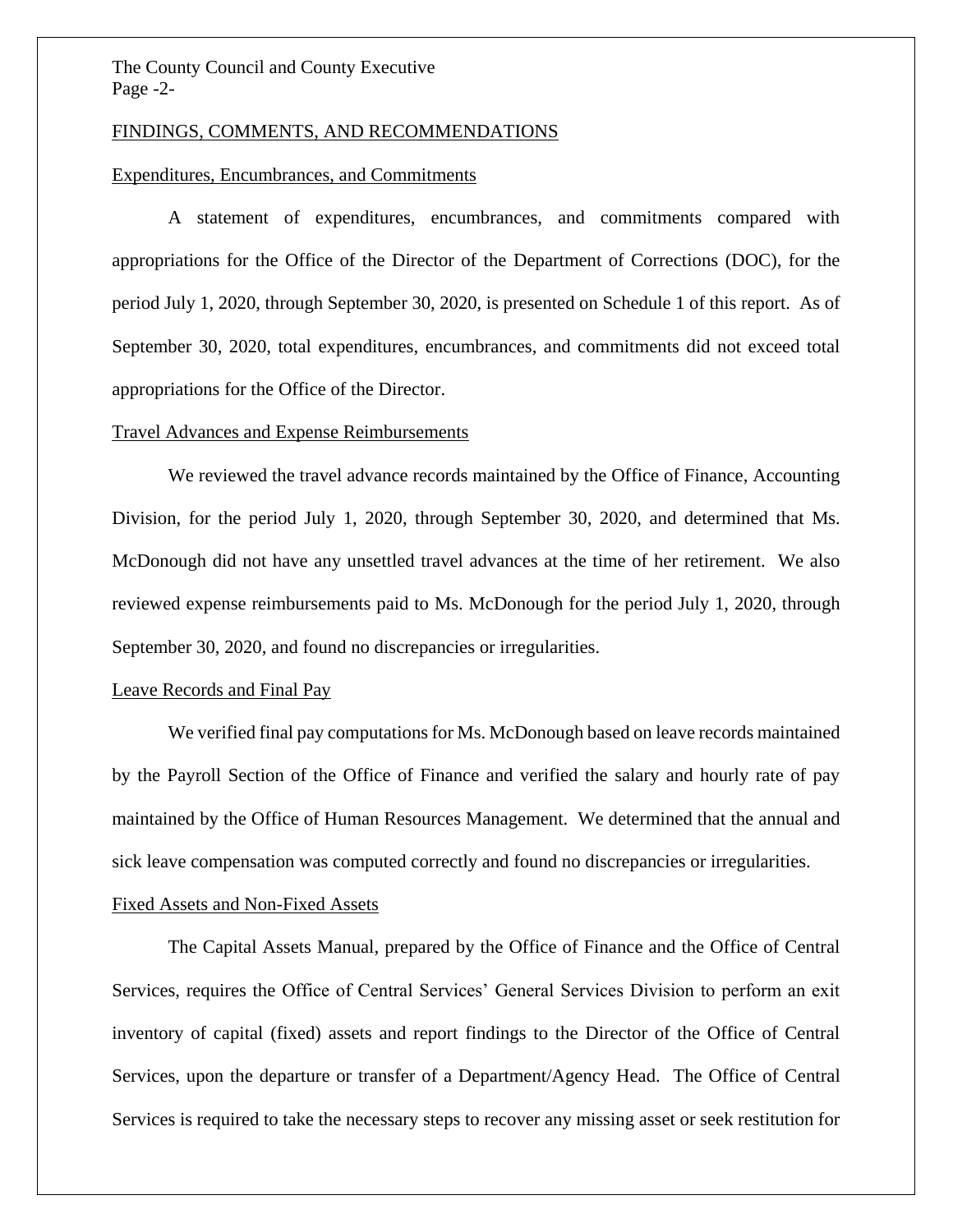### The County Council and County Executive Page-3-

the value of the assets. We contacted personnel within the Office of Central Services' General Services Division, Fleet Management Division, and the Office of Finance and determined that the County vehicle assigned to Ms. McDonough. was purchased prior to her departure. In accordance with Administrative Procedure 624, Ms. McDonough's request to purchase her County assigned 2018 Ford Explorer vehicle was approved by the Director of the Office of Central Services.

Our review also included the verification of County issued non-fixed asset items such as cell phone, personal digital assistant, County identification and security card, keys, laptop computer/equipment, etc. This review included an examination of personnel records maintained by the Office of Human Resources Management, and the Office of Finance's Payroll Section on separated employees. When an employee is separated from County service, an Employee Separation Form (PGC Form#4281) is filled out by each employee as a part of the exit process. This form (PGC Form#4281) records the return of assigned County personal property and normally a copy can be found in the employee's personnel file. At the time of our review there was an Employee Separation Form in Ms. McDonough's personnel file documenting the return of non-fixed assets that were assigned to her. In accordance with Administrative Procedure 624, Ms. McDonough's request to purchase her County assigned Apple iPhone XR, Apple iPad and a Dell Latitude Laptop was approved by the Director of the Office of Central Services.

During our review of the assets purchased by the former Director of the Department of Corrections, we noted that the Office of Central Services did not maintain adequate documentation to support the valuation of the assets. As a result, we performed alternative audit procedures to determine the accuracy and reasonableness of the value of the assets sold to the former Director of the Department of Corrections, determined that the value of the assets sold was computed correctly, and found no reportable discrepancies or irregularities.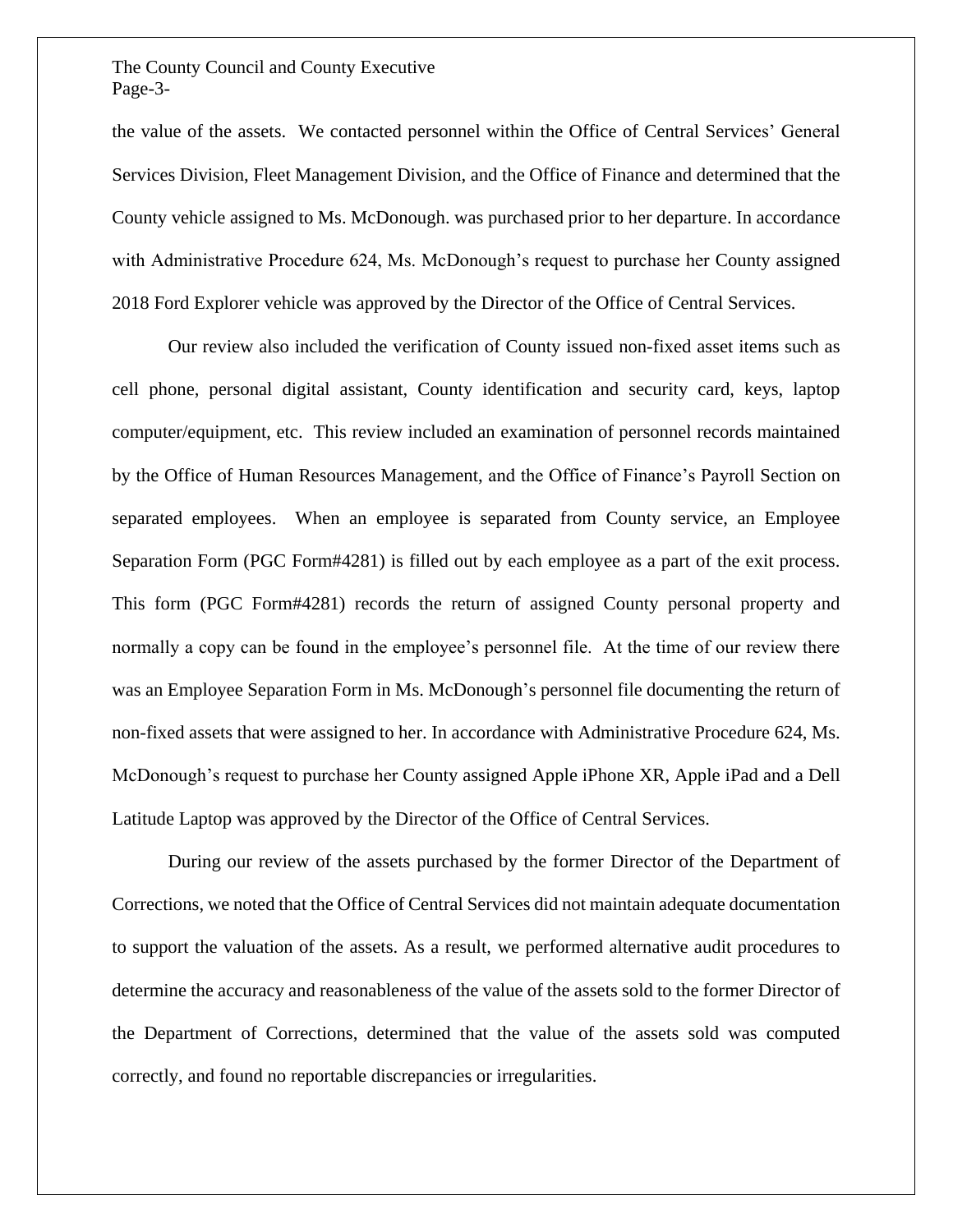The County Council and County Executive Page -4-

**We recommend the Office of Central Services personnel maintain all supporting documentation (i.e. printout from the J.D. Powers National Automobile Dealers Association (NADA) Official Used Car Guide for vehicles, and sales receipts, purchase orders, or other documentation to fully describe the item requested for sale, for non-fixed assets) related to the valuation of all County property sold to departing officials, in accordance with Administrative Procedure 624.**

#### Financial Disclosure Requirement

Section 2-294 (c) (1) of the Prince George's County Code requires certain officials, employees, and candidates for office (among them the Director of the Department of Corrections) to file financial disclosure statements. Council Bill 125-1984, effective February 4, 1985, modified Section 2-294 $(c)$  (1) of the County Code, by adding the following requirement:

> "Any official or employee who is required to file a statement and who leaves office or employment for any reason, other than the official's or employee's death, shall file, within sixty (60) days of leaving office or employment, the statement required by this section, for the calendar year immediately preceding, unless a statement has previously been filed for that year, and any portion of the current calendar year during which that official or employee held office or employment."

According to the County Code, Ms. McDonough was required to file a financial disclosure statement within sixty (60) days of leaving office. At the time of our review, Ms. McDonough had filed a financial disclosure statement with the Prince George's County Board of Ethics for the period January 1, 2020, through September 30, 2020, in a timely manner, as required.

David H. Van Dyke, C.P.A. County Auditor

Zarary B. Bartlett

Zachary B. Bartlett Staff Auditor